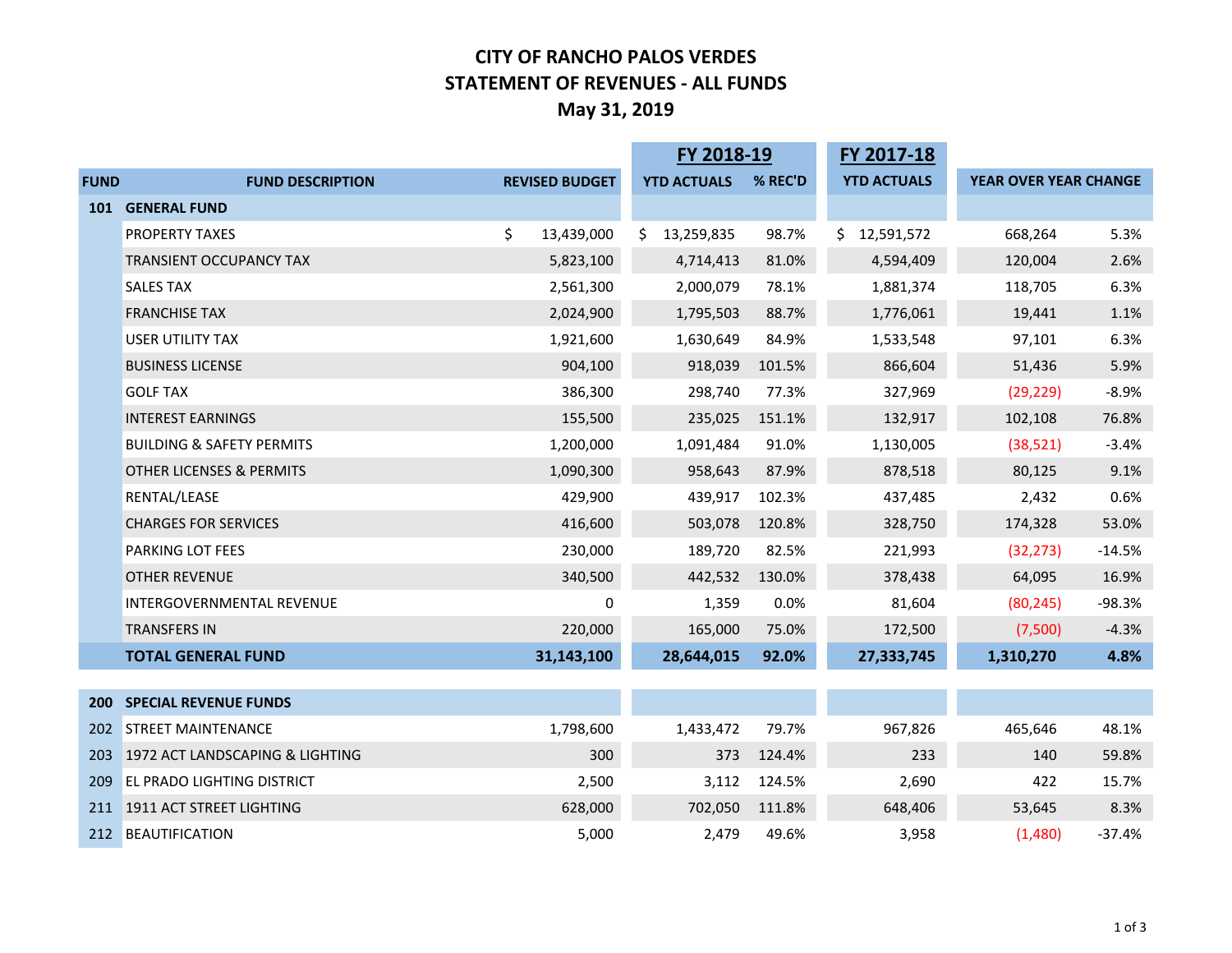## **CITY OF RANCHO PALOS VERDES STATEMENT OF REVENUES - ALL FUNDS May 31, 2019**

|             |                                          |                       | FY 2018-19         |         | FY 2017-18         |                       |          |
|-------------|------------------------------------------|-----------------------|--------------------|---------|--------------------|-----------------------|----------|
| <b>FUND</b> | <b>FUND DESCRIPTION</b>                  | <b>REVISED BUDGET</b> | <b>YTD ACTUALS</b> | % REC'D | <b>YTD ACTUALS</b> | YEAR OVER YEAR CHANGE |          |
| 213         | <b>WASTE REDUCTION</b>                   | 211,700               | 170,278            | 80.4%   | 169,628            | 650                   | 0.4%     |
| 214         | AIR QUALITY MANAGEMENT                   | 50,900                | 42,001             | 82.5%   | 41,484             | 517                   | 1.2%     |
| 215         | <b>PROPOSITION C</b>                     | 702,400               | 667,303            | 95.0%   | 619,131            | 48,172                | 7.8%     |
| 216         | PROPOSITION A                            | 1,149,400             | 819,085            | 71.3%   | 760,367            | 58,718                | 7.7%     |
| 217         | <b>PUBLIC SAFETY GRANTS</b>              | 131,000               | 150,184            | 114.6%  | 140,291            | 9,893                 | 7.1%     |
| 220         | <b>MEASURE R</b>                         | 545,400               | 528,626            | 96.9%   | 478,979            | 49,647                | 10.4%    |
| 221         | <b>MEASURE M</b>                         | 592,100               | 549,483            | 92.8%   | 408,464            | 141,018               | 34.5%    |
| 222         | <b>HABITAT RESTORATION</b>               | 12,400                | 14,353             | 115.8%  | 10,017             | 4,336                 | 43.3%    |
| 223         | <b>SUBREGION ONE MAINTENANCE</b>         | 8,100                 | 10,416             | 128.6%  | 60,288             | (49, 872)             | $-82.7%$ |
| 224         | <b>MEASURE A MAINTENANCE</b>             | 91,100                | 87,799             | 96.4%   | 47,724             | 40,075                | 84.0%    |
| 225         | ABALONE COVE SEWER DISTRICT              | 57,000                | 53,605             | 94.0%   | 213,732            | (160, 127)            | $-74.9%$ |
| 227         | <b>GINSBERG CULTURAL ARTS BLDG.</b>      | 900                   | 1,032              | 114.7%  | 723                | 309                   | 42.7%    |
| 228         | DONOR RESTRICTED CONTRIBUTIONS           | 17,000                | 49,534             | 291.4%  | 42,958             | 6,575                 | 15.3%    |
|             | <b>TOTAL SPECIAL REVENUE FUNDS</b>       | 6,003,800             | 5,285,185          | 88.0%   | 4,616,901          | 668,284               | 14.5%    |
|             |                                          |                       |                    |         |                    |                       |          |
| 300         | <b>CAPITAL PROJECTS FUNDS</b>            |                       |                    |         |                    |                       |          |
| 310         | COMMUNITY DEVELOPMENT BLOCK GRANT (CDBG) | 139,300               | 13,683             | 9.8%    | 141,887            | (128, 204)            | $-90.4%$ |
| 330         | <b>INFRASTRUCTURE IMPROVEMENTS</b>       | 5,892,518             | 3,971,540          | 67.4%   | 3,609,606          | 361,934               | 10.0%    |
| 331         | <b>FEDERAL GRANTS</b>                    | 453,800               | 99,229             | 21.9%   | 1,056,351          | (957, 122)            | $-90.6%$ |
|             | 332 STATE GRANTS                         | 965,645               | $\mathbf{0}$       | 0.0%    | $\mathbf 0$        | $\mathbf{0}$          | 0.0%     |
|             | 334 QUIMBY PARK DEVELOPMENT              | 73,000                | 22,806             | 31.2%   | 54,034             | (31, 228)             | $-57.8%$ |
| 336         | LOW-MODERATE INCOME HOUSING              | 44,700                | 2,039              | 4.6%    | 15,921             | (13,882)              | $-87.2%$ |
| 337         | AFFORDABLE HOUSING PROJECTS              | 6,200                 | 11,011             | 177.6%  | 4,971              | 6,040                 | 121.5%   |
| 338         | DEVELOP IMPACT MITIGATION (EET)          | 116,800               | 45,430             | 38.9%   | 159,100            | (113, 670)            | $-71.4%$ |
| 340         | <b>BICYCLE &amp; PEDESTRIAN ACCESS</b>   | 34,500                | 1,114              | 3.2%    | $\pmb{0}$          | 1,114                 | 0.0%     |
|             | <b>TOTAL CAPITAL PROJECTS FUNDS</b>      | 7,726,463             | 4,166,851          | 53.9%   | 5,041,869          | (875, 018)            | $-17.4%$ |